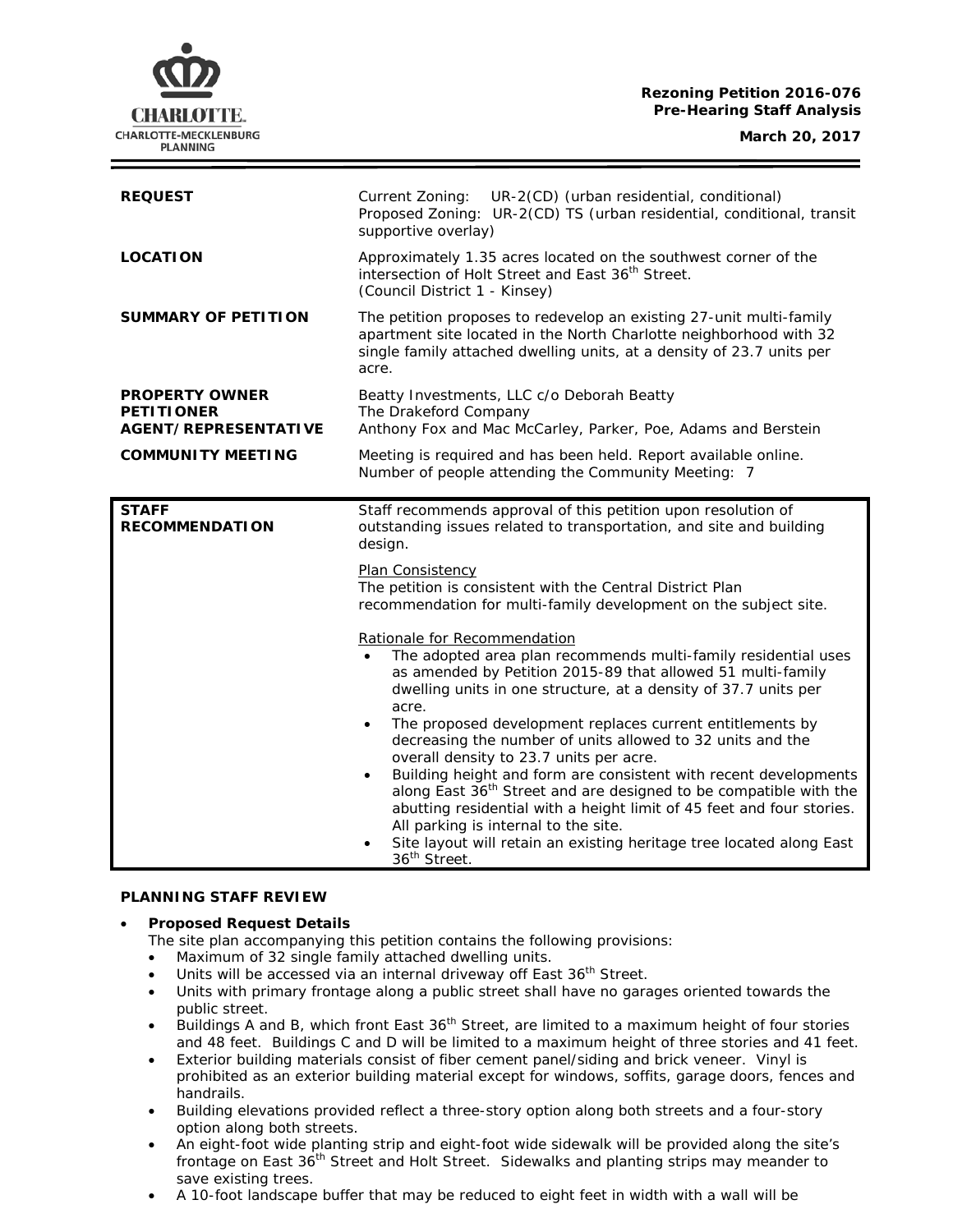established along the rear and west property lines.

- Providing a concrete waiting pad for the existing CATS bus stop located at the corner of East 36<sup>th</sup> Street and Holt Street.
- Petitioner will establish a minimum allowance fund to be determined with the local neighborhood association for the purposes of installation and purchase of public art. This art may be free standing or integrated within the East  $36<sup>th</sup>$  Street frontage of the site but will not be used for advertisement purposes.

# • **Existing Zoning and Land Use**

- Petition 2015-089 rezoned the subject property from R-22MF (multi-family residential) to UR-2(CD) (urban residential, conditional) to allow a total of 51 multi-family dwelling units in one principal structure, at a density of 37.7 units per acre.
- The subject property is currently developed with 27 garden style multi-family dwelling units and the 2015-089 rezoning to allow 51 units was not implemented.
- The site is surrounded primarily by a mix of single family and multi-family residential uses in R-5 (single family residential), R-22MF (multi-family residential) and UR-2(CD) (urban residential, conditional) zoning, and a few commercial uses on properties zoned B-1 (neighborhood business) fronting on or located closer to The Plaza.
- See "Rezoning Map" for existing zoning in the area.

# • **Rezoning History in Area**

There have been no rezonings in the immediate area in recent years.

## • **Public Plans and Policies**

• The *Central District Plan* (1993) recommends multi-family uses for this site, as amended by Petition 2015-89, which allowed 51 multi-family dwelling units, at a density of 37.7 units per acre.

## • **TRANSPORTATION CONSIDERATIONS**

- This site is located at the unsignalized intersection of a minor thoroughfare and a local street. The site plan adds an eight-foot sidewalk and eight-foot planting strip to the existing two travel lanes, bike lanes, and on-street parking on 36<sup>th</sup> Street. CDOT has not identified any negative impacts to the transportation facilities in the area.
- See Outstanding Issues, Note 1.
- **Vehicle Trip Generation:**

Current Zoning:

Existing Use: 290 trips per day (based on 27 existing multi-family dwelling units). Entitlement: 430 trips per day (based on 51 multi-family dwelling units).

Proposed Zoning: 240 trips per day (based on 32 single family attached dwelling units).

**DEPARTMENT COMMENTS** (see full department reports online)

- **Charlotte Area Transit System:** No issues.
- **Charlotte Department of Neighborhood & Business Services:** No comments received.
- **Charlotte Department of Solid Waste Services:** See Outstanding Issues, Note 7.
- **Charlotte Fire Department:** No issues.
- **Charlotte-Mecklenburg Schools:** The development allowed under the existing zoning would generate 23 students, while the development allowed under the proposed zoning will produce one student. Therefore, the net increase in the number of students generated from existing zoning to proposed zoning is zero students.
	- The proposed development is not projected to increase the school utilization (without mobile classroom units) over existing conditions:
		- Highland Renaissance Elementary remains at 97%;
		- Martin Luther King, Jr. Middle remains at 101%; and
		- South Mecklenburg High remains at 129%.
- **Charlotte-Mecklenburg Storm Water Services:** No issues.
- **Charlotte Water:** Charlotte Water has water system availability for the rezoning boundary via an existing eight-inch water distribution main located along East 36<sup>th</sup> Street and an existing six-inch water distribution main located along Holt Street. Sewer availability is provided via an existing eight-inch gravity sewer main located along East 36<sup>th</sup> Street.
- **Engineering and Property Management:** No issues.